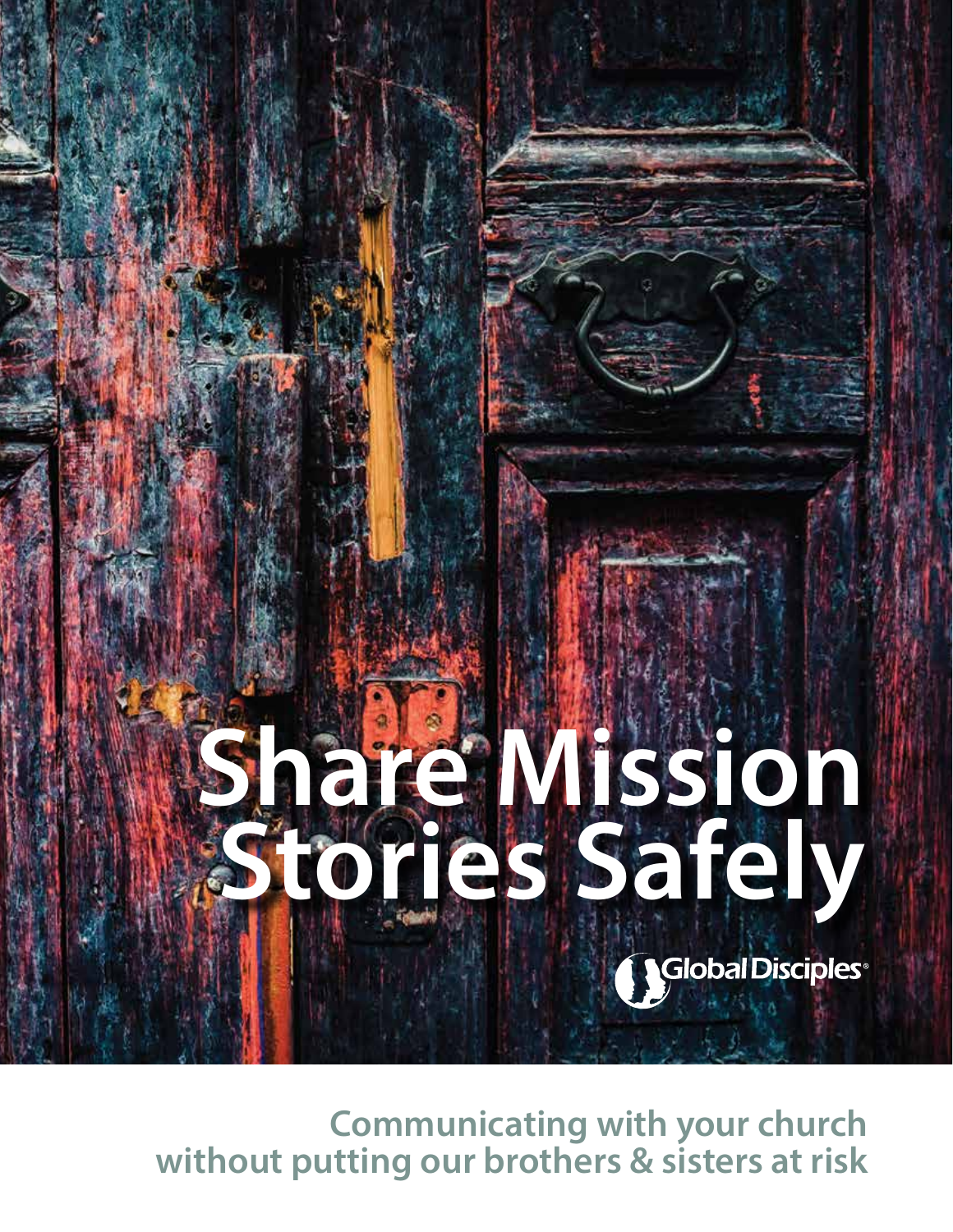*It is one thing for a missionary or local worker in a restricted country to suffer persecution because of the Gospel of Jesus Christ. It is quite another matter if they are put in harm's way by the unwitting sharing of their impact by Christian brothers and sisters half a world away.*

In our modern age, we have so much to be thankful for as believers! The global Church is larger now than at any other time in history! Technology has advanced to the point where we can communicate with brothers and sisters halfway around the world instantaneously and with ease. Doors are opening for the Gospel to go forth in previously restricted nations. The Gospel is spreading, people are coming to Christ, and by God's grace, and we get to be a part of His story!

With all of the excitement and technological changes comes a great responsibility for the Church. While doors are continuing to open around the World, there are still many nations that are closed to the Gospel or restricted for mission workers, including both expats and nationals. A brother or sister's safety and ministry can easily be put at risk if that nation's government discovers that they are spreading the Gospel or doing any type of church/Christian ministry. They can be deported, put in jail, persecuted, or even killed. These risks apply to **both** workers from outside the country, and to the local indigenous mission workers, pastors, etc.

So how does your church communicate about what God is doing overseas in a way that does not put our brothers' and sisters' safety and ministry at risk? How does your church use technology wisely in communicating with the Body at large?

## **Here are some general guidelines:**

- 1. **Communicate** with the mission workers and mission organizations. Ask what restrictions apply to their ministry, specific nation and/or people group. They should be able to tell you what level of security they need in your church communications. *\*If you have questions about specific countries, feel free to email Global Disciples Church Relations: Jerry.Meadows@globaldisciples.org*
- 2. **Be careful on social media:** Do not put any information on social media without *first checking with the mission workers*. If you choose to use social media at all, give the mission worker a fake name, do not use their picture, and avoid mentioning the specific country where they serve. The goal is to be vague; no specifics!
- 3. **When using video at church or posting online,** avoid naming specific locations and people as well as the name of their mission board/organization. Again, use broad terms (e.g. Central Asia) and instead of the mission worker's full name, use just a first name. Avoid full head shots or full faces that can be clearly identified; use shadowed/reduced lighting, rear or limited side shots, hands or feet but not heads or faces. Consider using a voice-over when explaining culture or background to ministry and do not put a person on camera, etc.
- 4. **Avoid using photos of mission workers online** (including formal team or group photos) especially with identifying banners, signs, or name tags. The goal is that the mission worker is not easily identified so if you wish to show them doing ministry, consider using a sideshot, rear-shot, heads bent over, etc., but not full face-shots. Use Photoshop if necessary.